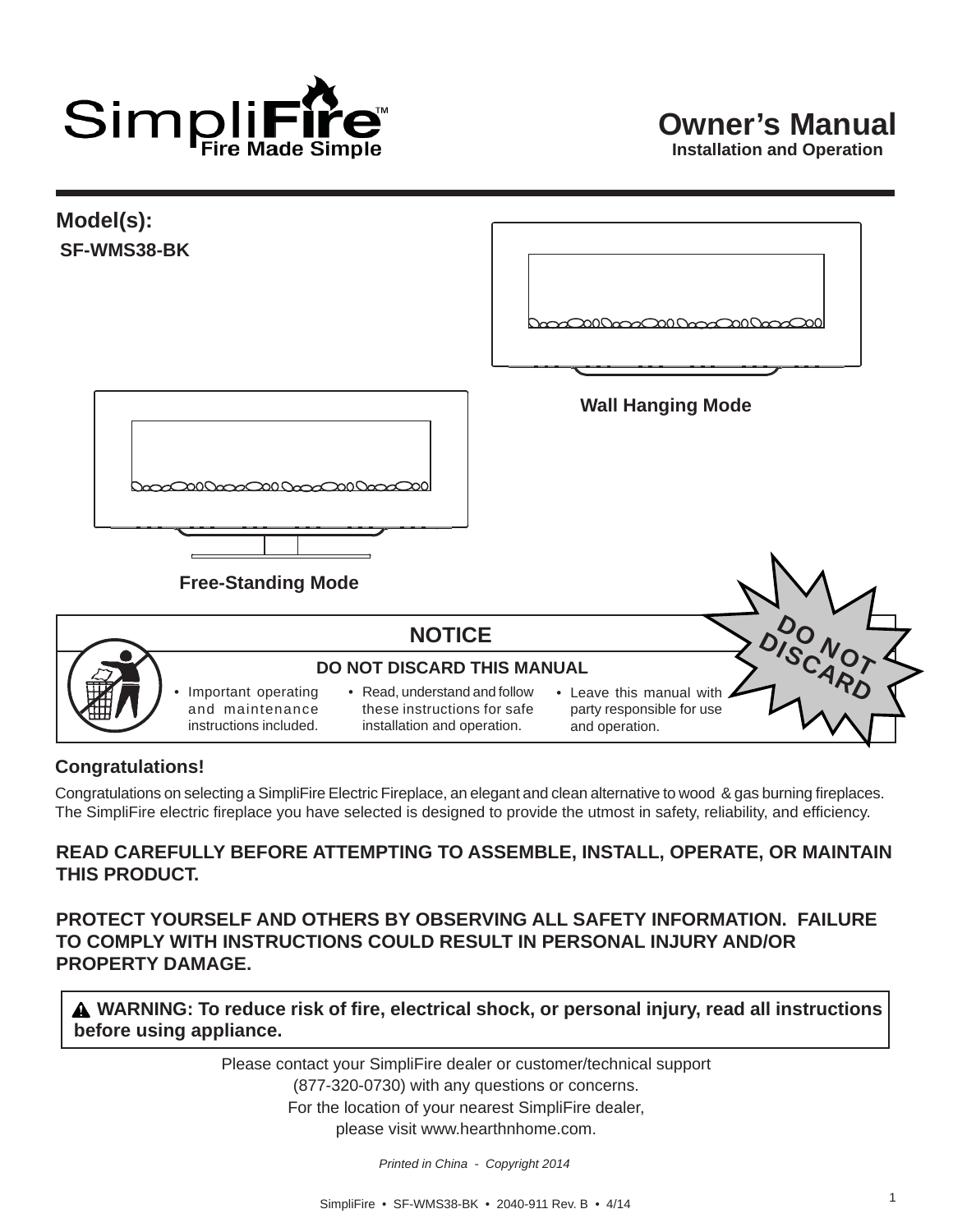## **IMPORTANT SAFETY INSTRUCTIONS**

## *WARNING! Risk of Fire! Risk of Burns! Risk of Electrical Shock!*

#### *DO NOT:*

- *Install or operate damaged appliance*
- *Modify appliance*
- *Operate the appliance without fully assembling all components*

*Hearth & Home Technologies Inc. disclaims any responsibility for, and the warranty and agency listing will be voided by the above actions.* 

WARNING! DO NOT operate fireplace before read*ing and understanding operating instructions. Failure to operate fi replace according to operating instructions could cause fire or injury.* 

*WARNING! Improper installation, adjustment, alteration, service or maintenance can cause injury or property damage. Refer to owner's information manual provided with this heater.* 

*NOTICE! This fi replace is not intended for use as a primary heat source and should not be factored as such in residential heating calculations.*

When using electrical appliances, basic precautions should always be followed to reduce the risk of fire, electric shock, and injury to persons, including the following:

- Read all instructions before installing this appliance.
- This appliance is hot when in use. To avoid burns, do not let bare skin touch hot surfaces. Keep combustible materials such as furniture, pillows, bedding, papers, clothes, etc. and curtains at least 3 ft. (0.9 m) from the front of the appliance and keep them away from the sides and rear
- Extreme caution is necessary when any appliance is used by or near children or invalids and whenever the appliance is left operating and unattended.
- Do not operate any appliance if it malfunctions. Disconnect power at service panel and have appliance inspected by a reputable electrician before reusing.
- Do not insert or allow foreign objects to enter any ventilation or exhaust opening as this may cause an electric shock or fire, or damage the appliance.
- To prevent a possible fire, do not block appliance connection fan air intakes or exhaust in any manner.
- A appliance has hot and arcing or sparking parts inside. Do not use it in areas where gasoline, paint, or flammable vapors or liquids are used or stored.
- Use this appliance only as described in this manual. Any other use not recommended by the manufacturer may cause fire, electric shock, or injury to persons.
- Do not operate any appliance with a damaged cord or plug or after the appliance malfunctions, has been dropped or damaged in any manner. Return appliance to authorized service facility for examination, electrical or mechanical adjustment or repair.
- Do not use outdoors.
- The appliance is not intended for use in bathrooms, laundry areas and similar indoor locations. Never locate appliance where it may fall into a bathtub or water container.
- Do not run cord under carpeting. Do not cover cord with throw rugs, runners, or the like. Arrange cord away from traffic areas and where it will not be tripped over. Do not tightly coil cord.
- Always use properly grounded, fused and polarized outlets.
- Always use ground fault protection where required by electrical code.
- To disconnect appliance, turn controls to "OFF" then remove plug from outlet.
- Always disconnect power before performing any cleaning, maintenance or relocation of the appliance.
- To prevent a possible fire, do not burn wood or other materials in this appliance.
- To prevent electrical shock or fire, always use a certified electrician should new circuits be required.
- When transporting or storing the appliance, keep in a dry place free from excess vibration and store to avoid damage.
- Avoid use of an extension cord because an extension cord may overheat and cause a fire. However if you have to use an extension cord, the cord should be No. 14 AWG minimum size and rated to not less than 1875 watts.

## **SAVE THESE INSTRUCTIONS**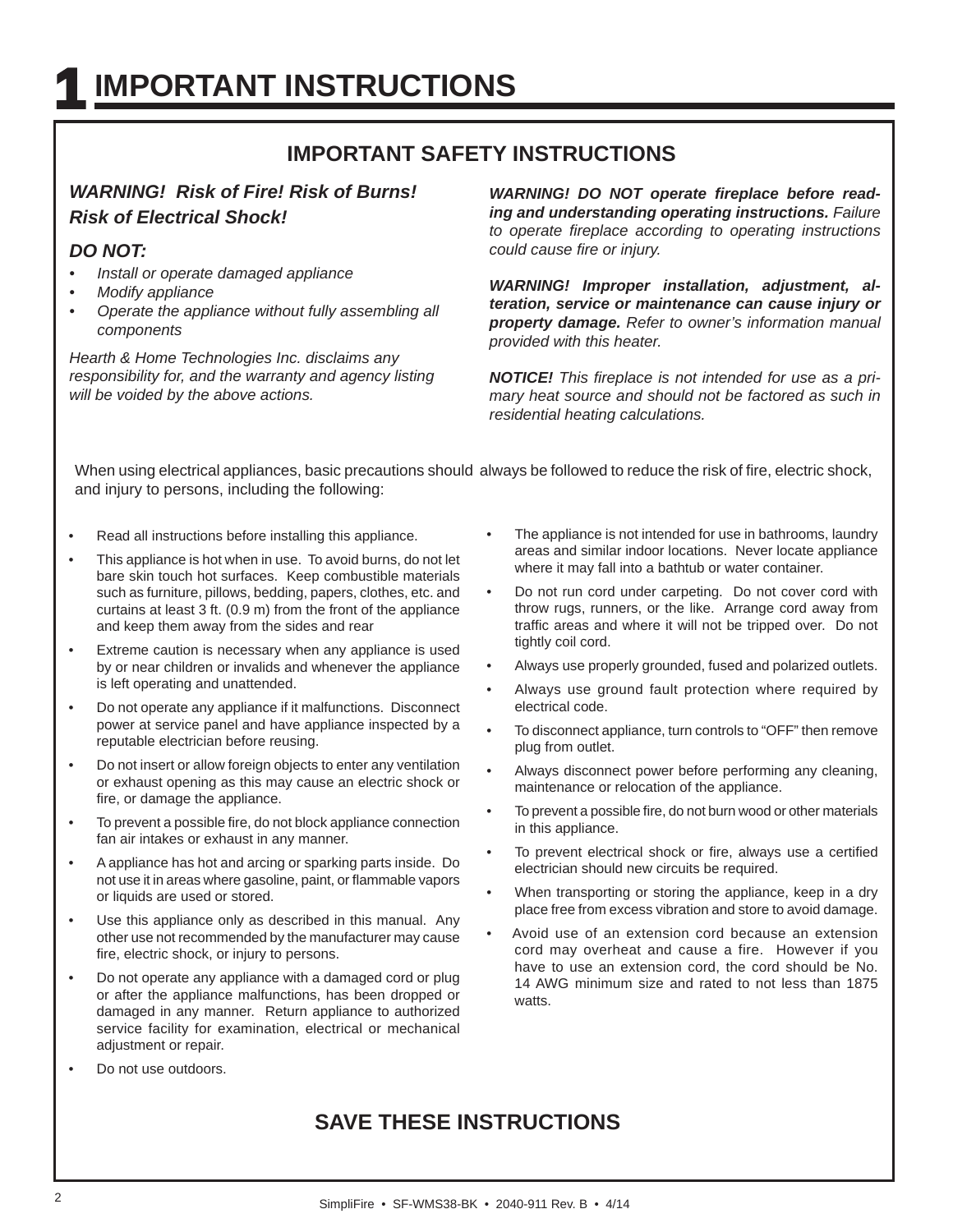#### **Safety Alert Key:**

- *WARNING! Indicates a hazardous situation which, if not avoided could result in death or serious injury.*
- *CAUTION! Indicates a hazardous situation which, if not avoided, could result in minor or moderate injury.*

## **Table of Contents**

#### **1 IMPORTANT INSTRUCTIONS**

#### **2 GENERAL INFORMATION**

| C. Model and Serial Number Information 5 |  |  |  |  |  |
|------------------------------------------|--|--|--|--|--|

### **3 GETTING STARTED**

#### **4 INSTALLATION**

| A. Wall Mounting Bracket  8        |
|------------------------------------|
| B. Installing Wall Mount Bracket 8 |
|                                    |
|                                    |
|                                    |
|                                    |
|                                    |

#### **5 OPERATING INSTRUCTIONS**

| C. Resetting Temperature Cutoff Switch 12 |  |
|-------------------------------------------|--|

#### **6 MAINTENANCE**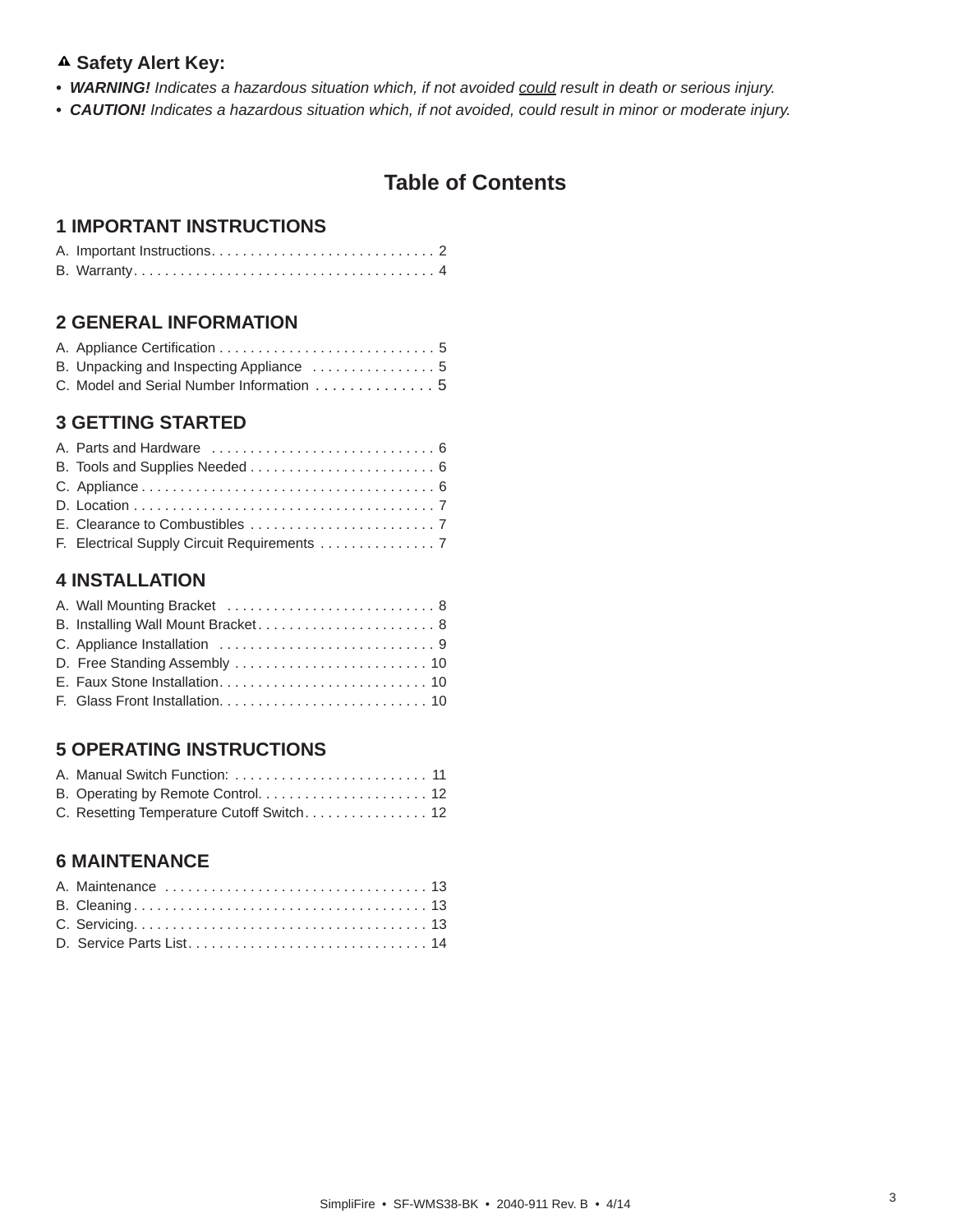#### **B. Warranty**

## **SimpliFire™ WARRANTY**

Hearth & Home Technologies, on behalf of its brand SimpliFire ("SimpliFire"), extends the following warranty for electric fireplaces that were purchased from a SimpliFire authorized dealer.

#### **WARRANTY COVERAGE:**

SimpliFire warrants to the original owner of the SimpliFire fireplace, and to any transferee taking ownership of the Simpli-Fire fireplace within one year following the date of original purchase, that the SimpliFire fireplace will be free from defects in materials and workmanship at the time of manufacture. If a SimpliFire fireplace is found to be defective in materials or workmanship during the applicable warranty period, HHT will, at its option, repair or replace the SimpliFire fireplace. SimpliFire, at its own discretion, may fully discharge all of its obligations under such warranties by replacing the product itself or refunding the verified purchase price of the product itself. The maximum amount recoverable under this warranty is limited to the purchase price of the product. This warranty is subject to conditions, exclusions and limitations as described below.

#### **WARRANTY PERIOD:**

Warranty coverage begins on the date of original purchase. In the case of new home construction, warranty coverage begins on the date of first occupancy of the dwelling or six months after the sale of the product by an independent, authorized SimpliFire dealer/ distributor, whichever occurs earlier. The warranty shall commence no later than 24 months following the date of product shipment from HHT, regardless of the installation or occupancy date.

#### **WARRANTY CONDITIONS:**

This warranty only covers SimpliFire fireplaces that are purchased through a SimpliFire authorized dealer or distributor. A list of SimpliFire authorized dealers is available on the SimpliFire websites.

#### **WARRANTY EXCLUSIONS:**

This warranty does not cover the following:

- Changes in surface finishes as a result of normal use. As a heating appliance, some changes in color of interior and exterior surface finishes may occur. This is not a flaw and is not covered under warranty.
- Damage to printed, plated, or enameled surfaces caused by fingerprints, accidents, misuse, scratches, melted items, or other external sources and residues left on the plated surfaces from the use of abrasive cleaners or polishes.
- Repair or replacement of parts that are subject to normal wear and tear during the warranty period. These parts include: paint, batteries and the discoloration of glass.
- Damages resulting from: (1) failure to install, operate, or maintain the appliance in accordance with the installation instructions, operating instructions, and listing agent identification label furnished with the appliance; (2) shipping or improper handling; (3) improper operation, abuse, misuse, continued operation with damaged, corroded or failed components, accident, or improperly/ incorrectly performed repairs; (4) environmental conditions (5) installation or use of components not supplied with the appliance or any other components not expressly authorized and approved by HHT; (6) modification of the appliance not expressly authorized and approved by HHT in writing; and/or (7) interruptions or fluctuations of electrical power supply to the appliance.
- Our obligation under this warranty does not extend to the SimpliFire fireplace's capability to heat the desired space.

#### **This warranty is void if:**

- The fireplace is subject to or operated in atmospheres contaminated by chlorine, fluorine, or other damaging chemicals.
- The fireplace is subjected to or operated in places with prolonged periods of dampness or condensation or weather. Examples include but are not limited to outdoors, porches, and laundry rooms.
- There is any damage to the fireplace or other components due to water or weather damage.

#### **LIMITATIONS OF LIABILITY:**

The owner's exclusive remedy and SimpliFire's sole obligation under this warranty, under any other warranty, express or implied, or in contract, tort or otherwise, shall be limited to replacement, repair, or refund, as specified above. In no event will SimpliFire be liable for any incidental or consequential damages caused by defects in the appliance. Some states do not allow exclusions or limitation of incidental or consequential damages, so these limitations may not apply to you. This warranty gives you specific rights; you may also have other rights, which vary from state to state. EXCEPT TO THE EXTENT PROVIDED BY LAW, SIMPLIFIRE MAKES NO EXPRESS WARRANTIES OTHER THAN THE WARRANTY SPECIFIED HEREIN. THE DURATION OF ANY IMPLIED WARRANTY IS LIMITED TO DURATION OF THE EXPRESSED WARRANTY SPECIFIED ABOVE.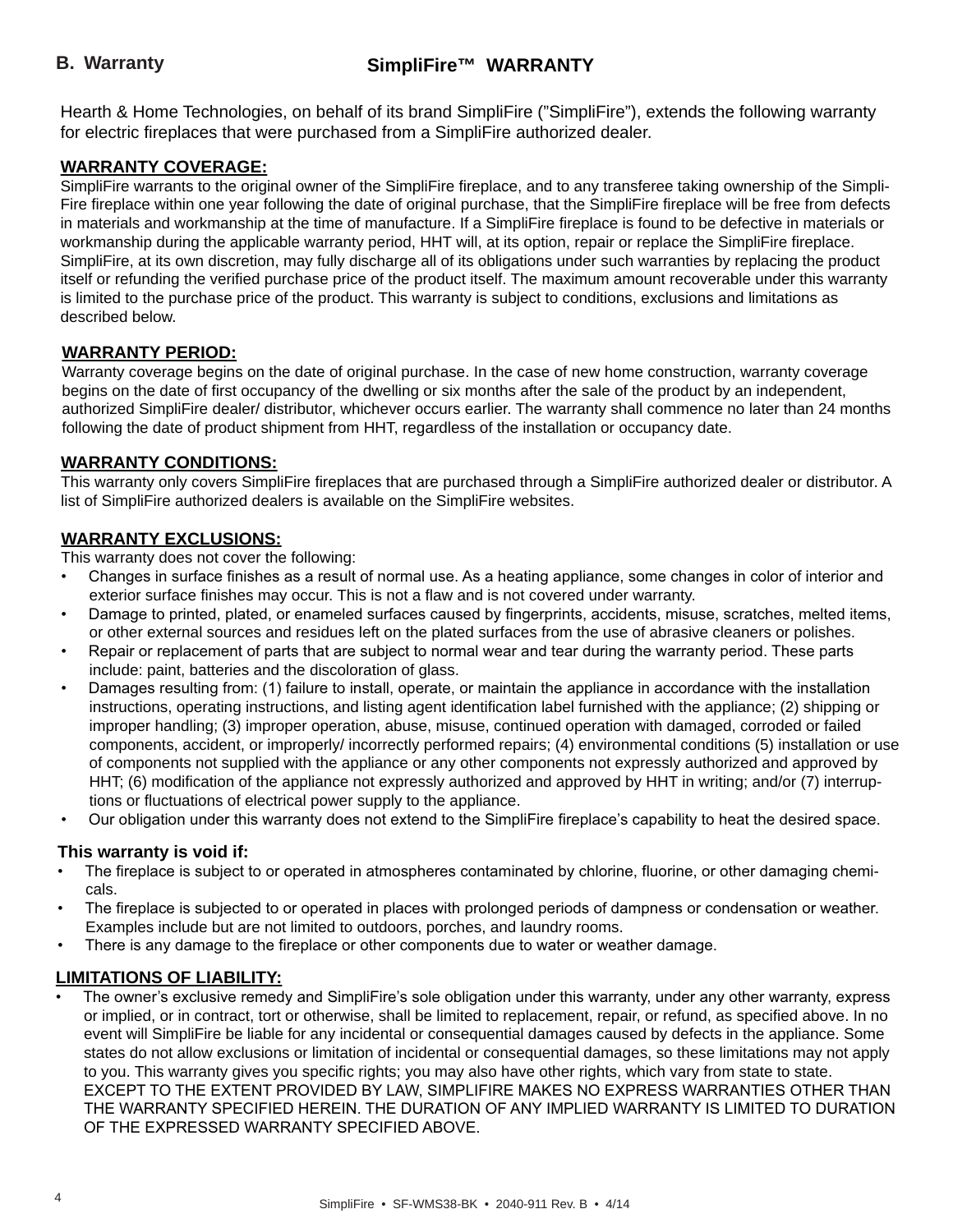# **2 GENERAL INFORMATION**

## **A. Appliance Certifi cation**

#### *MODELS:* **SF-WMS38-BK**

*LABORATORY:* **CSA International**

*TYPE:* **Electric Air-Heaters Fixed and Location-Dedicated Electric Room Heaters**

*STANDARD:* **UL 2021 (2nd Edition) CSA C22.2 No 46-M1988**

*NOTICE: This installation must conform with local codes.* 

**NOT INTENDED FOR USE AS A PRIMARY HEAT SOURCE.**  This appliance is tested and approved as either supplemental room heat or as a decorative appliance. It should not be factored as primary heat in residential heating calculations.

### **B. Unpacking and Inspecting Appliance**

*WARNING! Risk of Damage or Personal Injury! DO NOT use this Appliance if any part has been under water. Immediately call a qualified service technician to inspect and to replace any part of the electrical system if necessary. Keep plastic wrapping away from children.*

- Carefully remove the appliance and components from the packaging. Discard packaging.
- Carefully inspect components for any damage,
- Reference parts list to verify all parts have been received.
- Read all the instructions before starting the installation. Follow these instructions carefully during the installation to ensure maximum safety and benefit.

## **C. Model and Serial Number Information**

The model and serial number information is located on the rating plate. The rating plate is located on the left side of the top surface of the appliance.



| <b>Homeowner Reference Information</b> | We recommend that you record the following pertinent<br>information about your fireplace. |  |  |
|----------------------------------------|-------------------------------------------------------------------------------------------|--|--|
|                                        | Date purchased/installed:<br><u>[</u> [11][12] Date purchased/installed:                  |  |  |
|                                        |                                                                                           |  |  |
|                                        |                                                                                           |  |  |
|                                        |                                                                                           |  |  |
|                                        |                                                                                           |  |  |
|                                        |                                                                                           |  |  |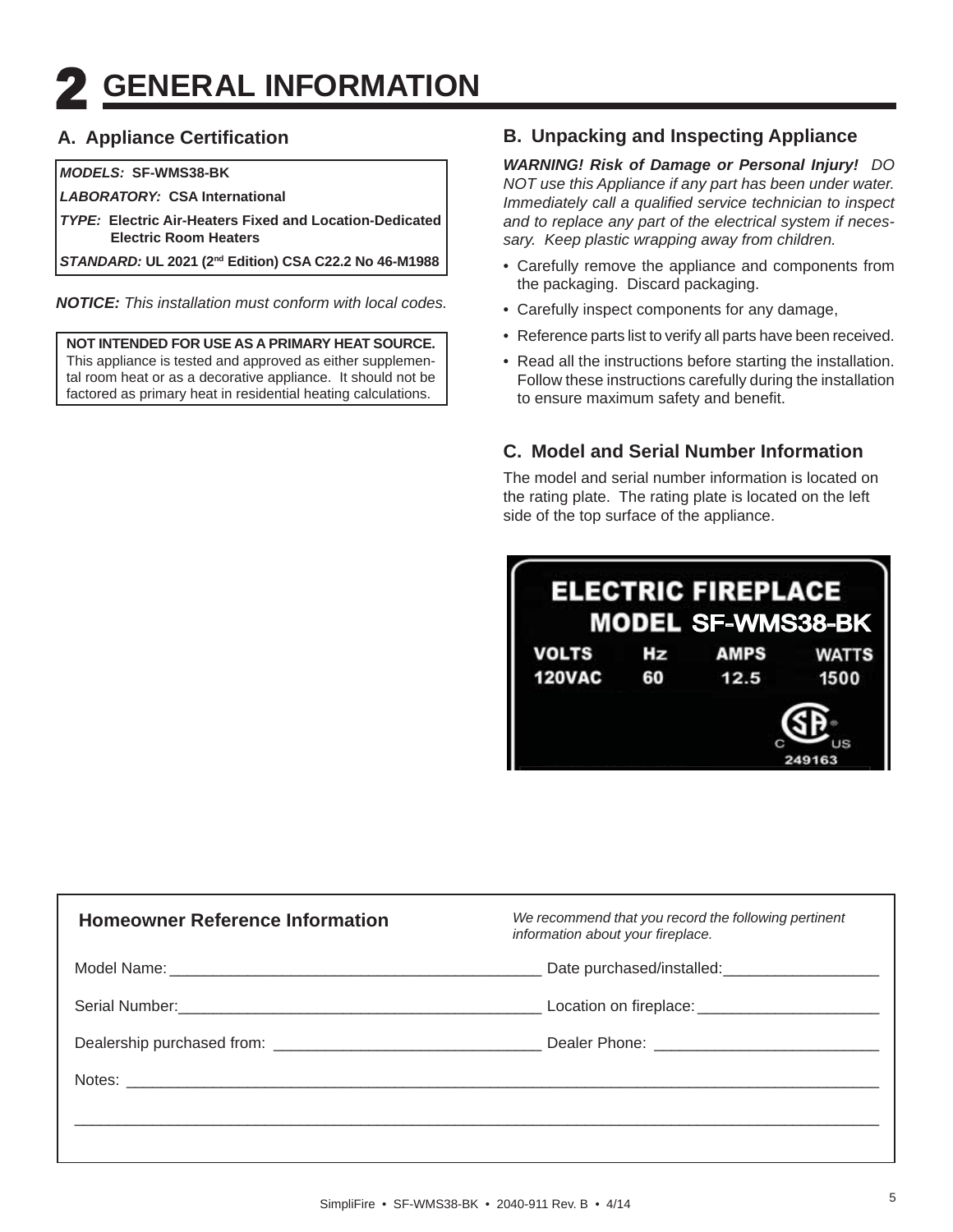## **A. Parts and Hardware**

| <b>Parts and Hardware List</b>             |                |  |  |  |  |
|--------------------------------------------|----------------|--|--|--|--|
| Part                                       | Quantity       |  |  |  |  |
| Fire Box                                   |                |  |  |  |  |
| Glass                                      |                |  |  |  |  |
| Pedestal                                   | 1              |  |  |  |  |
| <b>Instruction Manual</b>                  | 1              |  |  |  |  |
| <b>Remote Control</b>                      | 1              |  |  |  |  |
| <b>AAA Battery</b>                         | $\mathfrak{D}$ |  |  |  |  |
| Wall Mounting Bracket (attached to unit)   | 1              |  |  |  |  |
| <b>Masonry Anchor</b>                      | 4              |  |  |  |  |
| Screw ST5 x 40                             | 4              |  |  |  |  |
| Machine Screw M5x16 (attached to pedestal) | 4              |  |  |  |  |
| Screw ST4 x 10                             | 2              |  |  |  |  |
| Screw ST4 x 8                              | $\overline{2}$ |  |  |  |  |
| Thumb Screw (attached to unit)             | $\overline{2}$ |  |  |  |  |
| Clear Faux Media                           | 1              |  |  |  |  |
| 3/16 Toggle Bolt Anchors                   | 4              |  |  |  |  |

## **B. Tools and Supplies Needed**

Before beginning the installation be sure that the following tools and building supplies are available.

Tape measure Pliers Hammer Gloves Magnetic Phillips screwdriver Safety glasses Flat blade screwdriver Drill 5/16 Drill for 3/16 diameter toggle bolts (applicable if installing on drywall-sheathed walls) Masonry Drill 5/16 in. (applicable if installing on masonry walls)



Thumb Screw 3/16 Toggle Bolt Anchor

## **C. Appliance**



Screw 4 x 8

Figure 3.1 Appliance Dimensions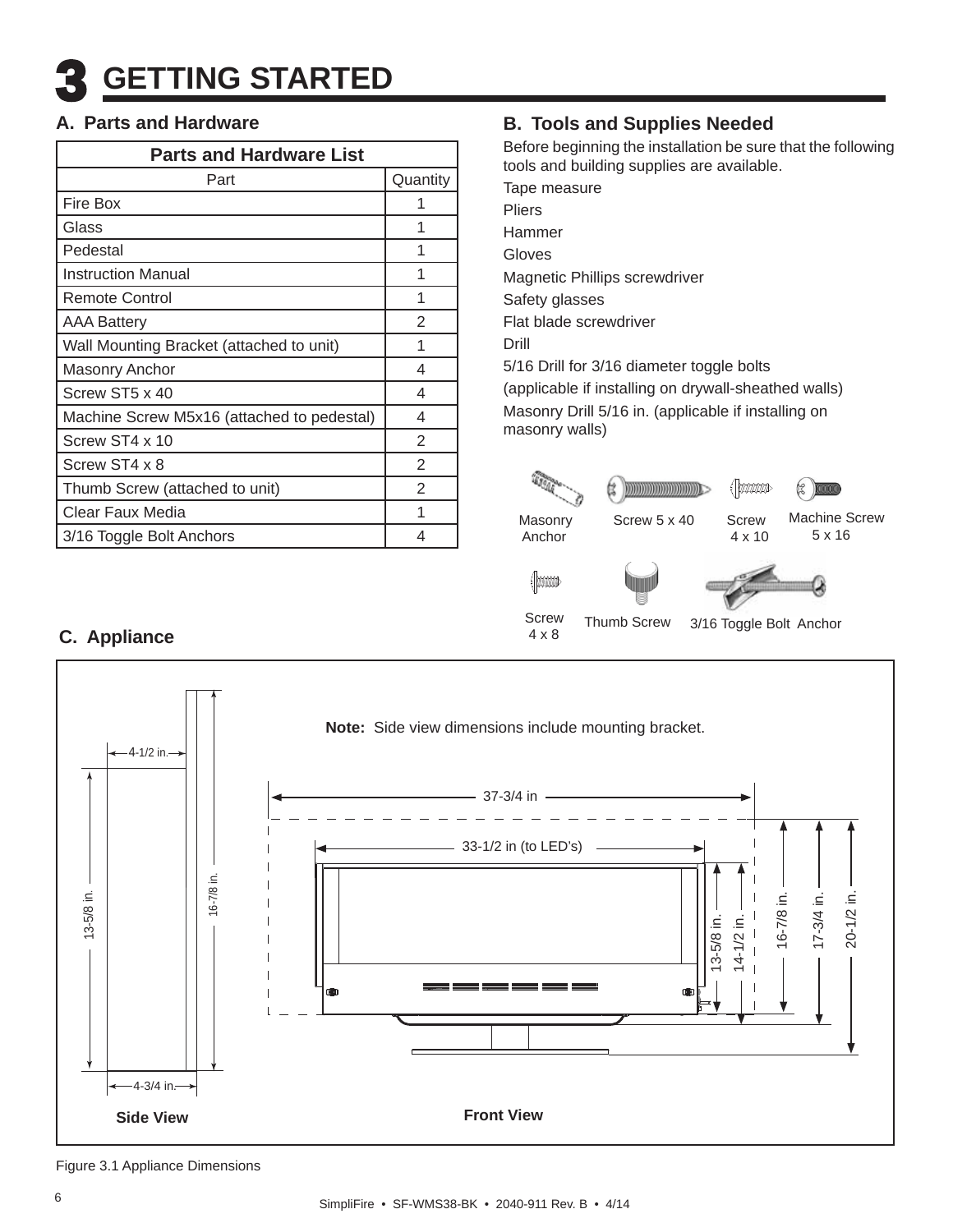## **D. Location**

When choosing a location for your fireplace ensure that the general rules are followed:

- For best results, install out of direct sunlight.
- Power supply service must be installed within proximity of appliance prior to finishing to avoid reconstruction.
- See Figure 3.1 for appliance dimensions and to determine location of appliance installation.

## **E. Clearance to Combustibles**

**Minimum Clearance to Combustible Construction**

#### **Wall Mount (See Figure 3.2)**

| Sides0 in.      |
|-----------------|
| Floor13 3/4 in. |
| Top0 in.        |
| Back0 in.       |
| Front36 in.     |
|                 |

#### **Stand**

| Sides0 in.  |  |
|-------------|--|
|             |  |
| Back0 in.   |  |
| Front36 in. |  |

*WARNING! Risk of Fire! Keep electrical cords, drapery, furnishings or other combustibles at least 3 ft. (0.9 m) from the front of the appliance, and away from the sides or rear.*

**Note:** One of the installation applications must be used.



Figure 3.2 Wall Mount Clearance to Combustibles

## **F. Electrical Supply Circuit Requirements**

Plan the location of the appliance so that it will have adequate electric power. A 15 AMP, 120V/60hz. circuit is required. Additional appliances on the same circuit as this appliance may exceed the current rating of that circuit. A dedicated circuit is not required, but is preferred to prevent circuit breaker trips or fuse failure.

**Note:** Access to electrical outlet must be maintained.



Figure 3.3 Electrical Outlet Location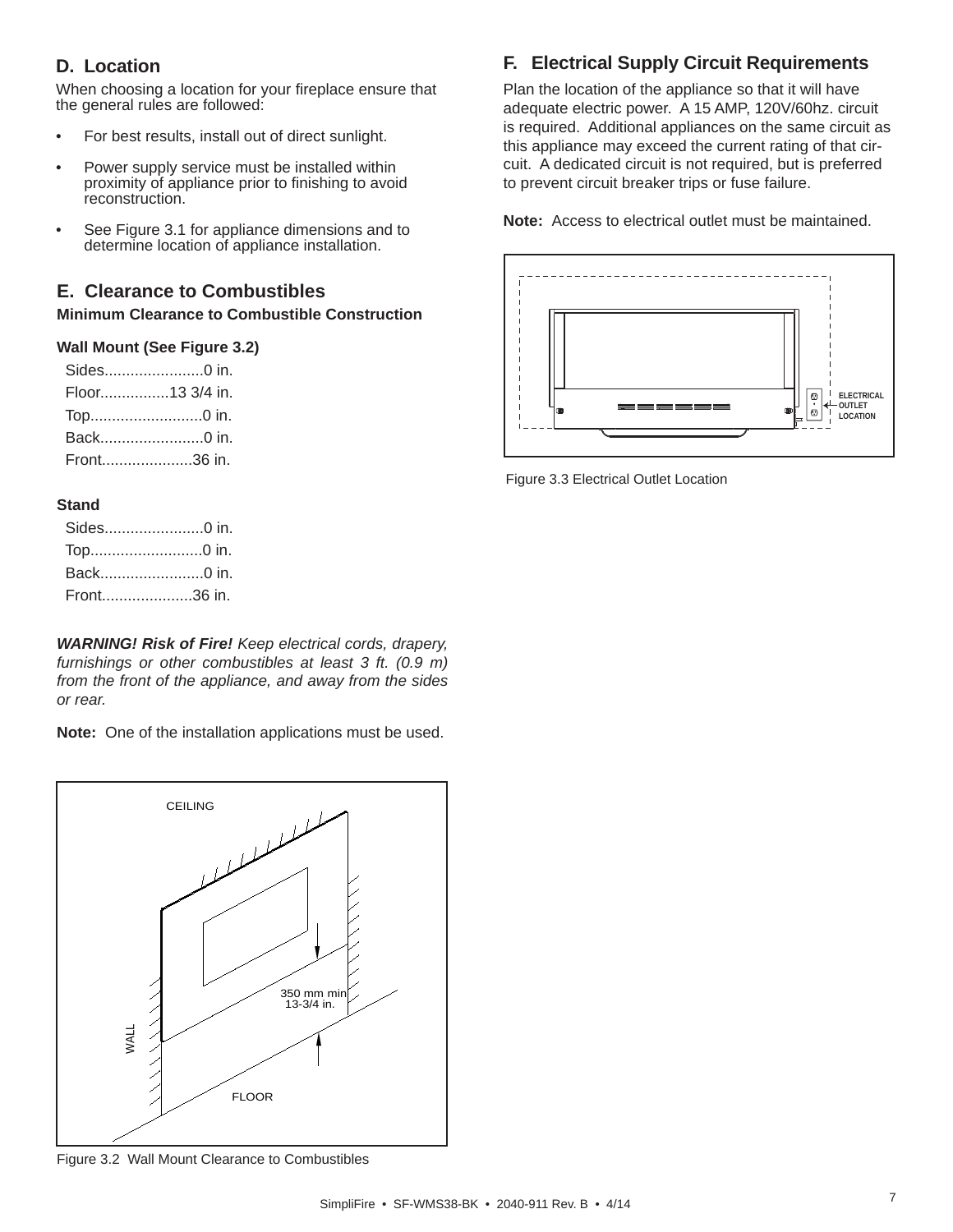**4 INSTALLATION** 

*WARNING! Risk of Damage or Personal Injury! Failure to install the fi replace as instructed below may result in damage to the equipment and or may expose the user to the risk of fi re, serious injury, illness or death.*

## **A. Wall Mounting Bracket**

The wall mounting bracket must be used to mount the appliance. This appliance must be mounted to a structural wall capable of bearing a 40 pound load.

- Remove bracket from back of unit.
- Determine the desired location of the appliance on the wall.
- Place the wall mounting bracket in the desired location.
- Ensure that the bracket is level.
- Mark four locations on the wall that correspond to the four required mounting points in the bracket. See Figure 4.1.

 If installing on masonry wall, proceed to masonry wall installation instructions.

- Orientate the bracket so that its mounting hooks are on the bottom and the bracket tabs are on the top. See Figure 4.3 and 4.7.
- Fasten the bracket to the wall.

 **Note:** The bracket installation method varies de pending on the wall construction (See Section B).



Figure 4.1 Mounting Bracket

## **B. Installing Wall Mount Bracket**

The wall mounting bracket can be installed on masonry walls such as those constructed of brick or concrete, or to framed walls constructed of wood or steel framing sheathed with gypsum drywall, wood, etc. The method used to mount the mounting bracket is different between masonry walls and framed walls. Refer to the following sections for more detail on the method applicable to this installation.

#### **Masonry Wall**

- In the marked locations, drill four 5/16 in. diameter x 2 in. deep holes.
- Insert the provided wall anchors into the holes. Gently tap the anchors with a hammer until they are flush with the wall surface.
- Attach the bracket to the masonry anchors with four 5 x 40 screws . See Figure 4.2



Figure 4.2 Masonry Anchor Placement

*WARNING! Risk of Damage or Personal Injury! Do not use supplied masonry anchors on hollow walls, sheathed with wood, sheetrock, drywall or other materials.*



Figure 4.3 Bracket Attachment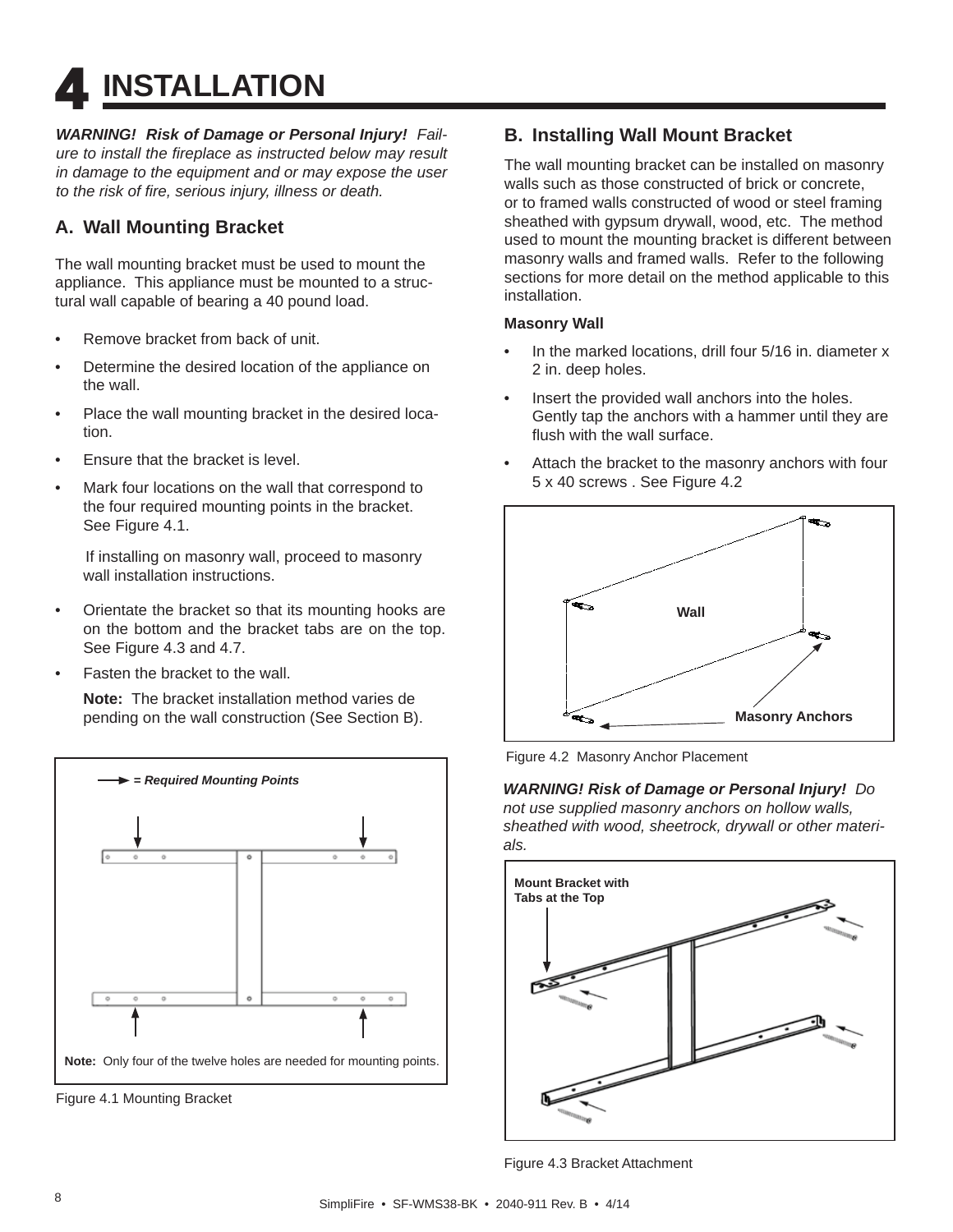#### **Framed Wall**

- For each of the marked mounting point locations, determine which points align with a structural framing member.
- At the points where a wood or metal framing member exists, the 5 x 40 screw can be installed directly into that structural member. See Figure 4.3.
- Every mounting point that does not align with a structural framing member, a wall board toggle-bolt anchor must be used. See Figure 4.4.



Figure 4.4 3/16 Toggle-Bolt Anchor

- Four 3/16 toggle-bolt anchors are provided to accommodate the four required mounting points. Use of toggle bolt anchors requires drywall thickness of minimum 1/2 in.
- Insert the bolt through the front side of the mounting bracket and thread the toggle onto it from the rear of the bracket. See Figure 4.5.
- Fold the toggle wings flush against the bolt and push them through a drilled hole until they expand open on the other side. See Figure 4.6.
- Pull back on the bolt and tighten. See Figure 4.4.

**Note:** This product cannot be installed on a wall sheathed with drywall less than 1/2 in. thick, unless all four mounting points in the mounting bracket align with structural framing members.

*WARNING! Risk of Damage or Personal Injury! Allowable pull-out and shear strength are 25% of ultimate values or less, as required by building authorities.*



Figure 4.5 Toggle Bolt Installation through Mounting Bracket



Figure 4.6 Installing Anchors in Hollow Wall

## **C. Appliance Installation**

- With the firebox at an angle, align the slots in the back of the firebox over the hooks on the bottom of the wall bracket. Pull the appliance down to ensure that the hooks are fully engaged. See Figure 4.7.A.
- Carefully press the top of the firebox against the wall mount bracket sliding the top edge over the wall mount bracket tabs. See Figure 4.7.B.
- Secure the appliance to the bracket with two thumb screws. See Figure 4.7.B.



Figure 4.7 Attaching Fireplace to Bracket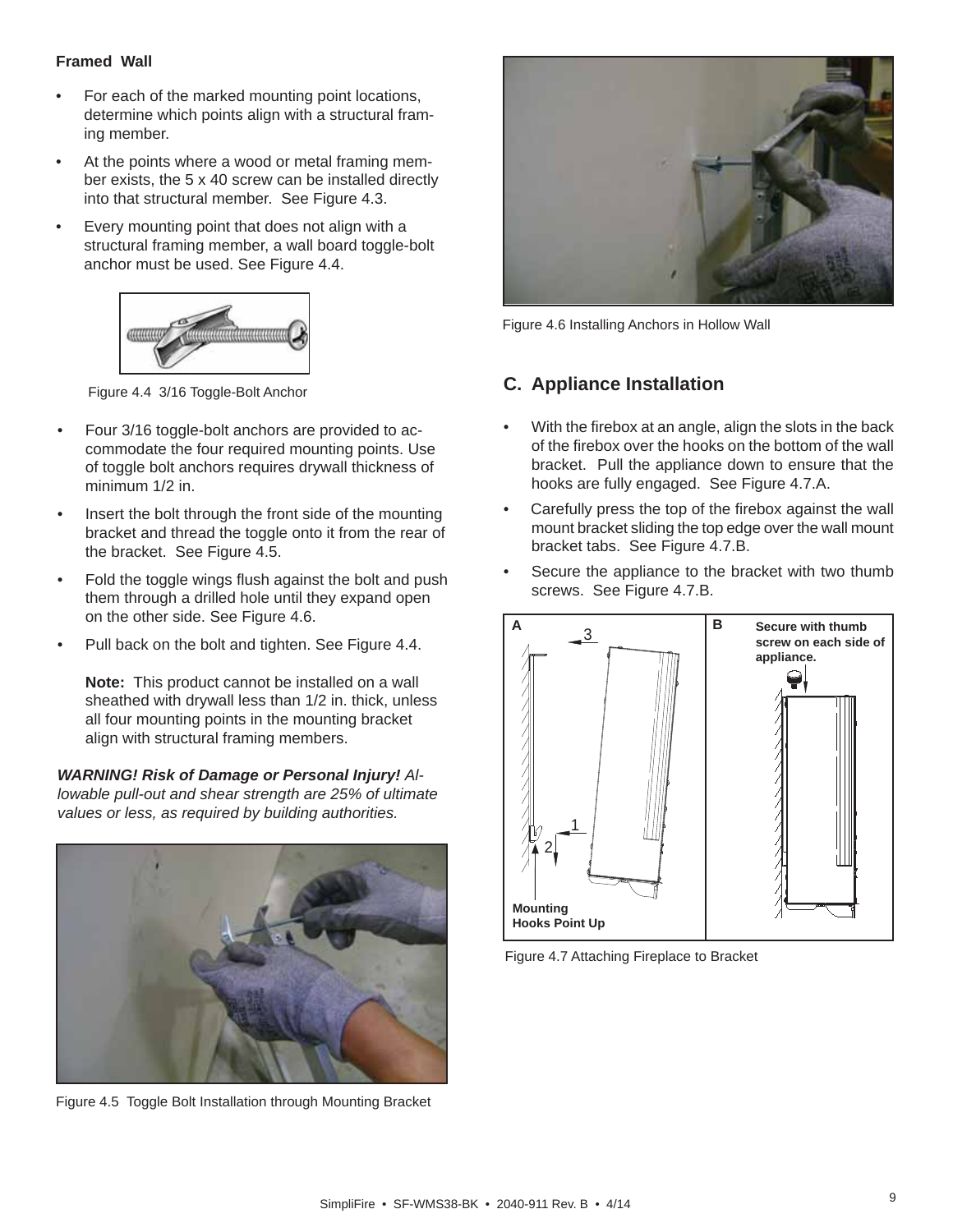## **D. Free Standing Assembly**

- Lay the firebox on its back.
- Align the location tabs and holes in the pedestal with the threaded inserts in the firebox. See Figures 4.8 & 4.9.
- Thread each of the four M5x16 machine screws located in the pedestal into the threaded inserts in the firebox.
- Check the pedestal for alignment and tighten the screws.



Figure 4.8 Pedestal Machine Screws



Figure 4.9 Attaching Pedestal to Firebox

## **E. Faux Stone Installation**

• Arrange the clear faux media along the inset window ledge at the front of the appliance.

**Note:** Extra media are provided and may be distributed based on consumer preference. Not all media need to be used.

## **F. Glass Front Installation**

- Install glass front by setting both hooks of the front glass panel into the slots at the top front edge of the firebox as shown in Figure 4.10.
- Install glass front so that the tabs on its back side engage the slots in the top of the appliance.
- Once both tabs engage, press firmly against the bottom face of the glass panel to engage the bottom connectors.
- Secure top glass to the firebox using two ST4  $\times$  8 screws.



Figure 4.10 Attaching Front to Fireplace

- Align the mounting brackets located on the bottom of the glass with the pre-drilled holes on the firebox.
- Secure bottom glass to the firebox using two ST4 x 10 screws.



Figure 4.11 Securing Bottom Glass to Firebox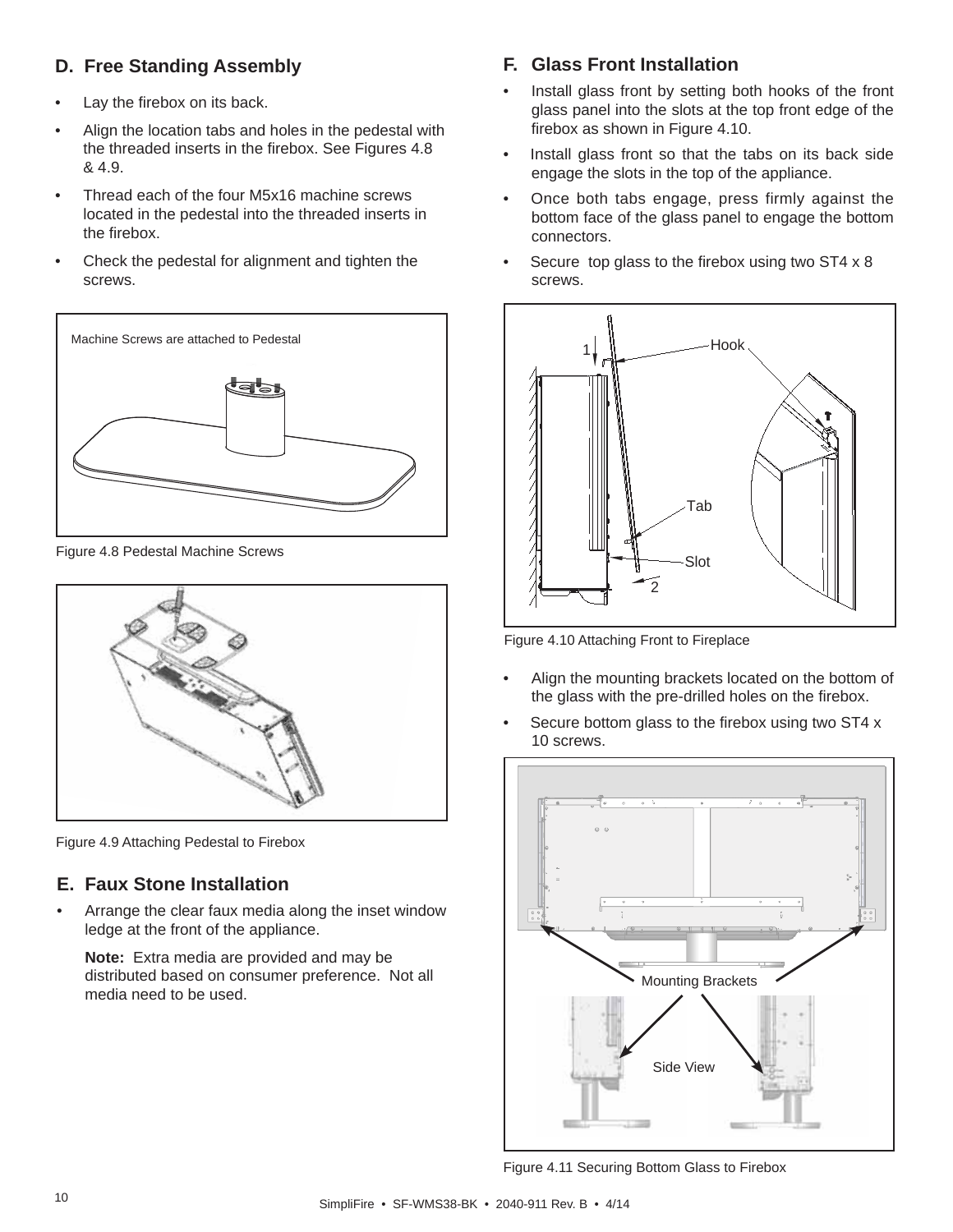# **5 OPERATING INSTRUCTIONS**

*CAUTION! The unit's power cord must be connected to a properly grounded and protected 120V outlet. Always use ground fault protection where required by the electrical code.*

*WARNING! Risk of Electric Shock! Do not operate the unit if it is damaged or has malfunctioned. If you suspect the unit is damaged, call a qualified service technician to* inspect and replace any part of the electrical system if *necessary.*

## **A. Manual Switch Function:**

The appliance can be operated by both remote control and manual button. Once the unit has been connected to a grounded electrical outlet, turn on the main power switch located on the right side of the appliance. A beep should be heard when the power is first applied. See Figure 5.1.

#### **Main Power Switch**

The POWER switch supplies power to all functions of the appliance. This switch must be in the "ON" position for any of the functions including the remote.

**Note:** To use both remote and manual function, the main power switch must in "ON" position.

#### **Flame Button**

By pressing the FLAME button, the unit will cycle through four flame effects.

#### **Heater Button**

- Press the heater button once to turn 750W power on. Appliance will beep and illuminate 1 red LED.
- Press again turns 1500W power on. Appliance will beep and illuminate 2 red LEDs.
- Press third time turns heater off.

**Note:** A harmless slight brief odor may occur during first use or after prolonged period of storage.



Figure 5.1 Manual Operating Switches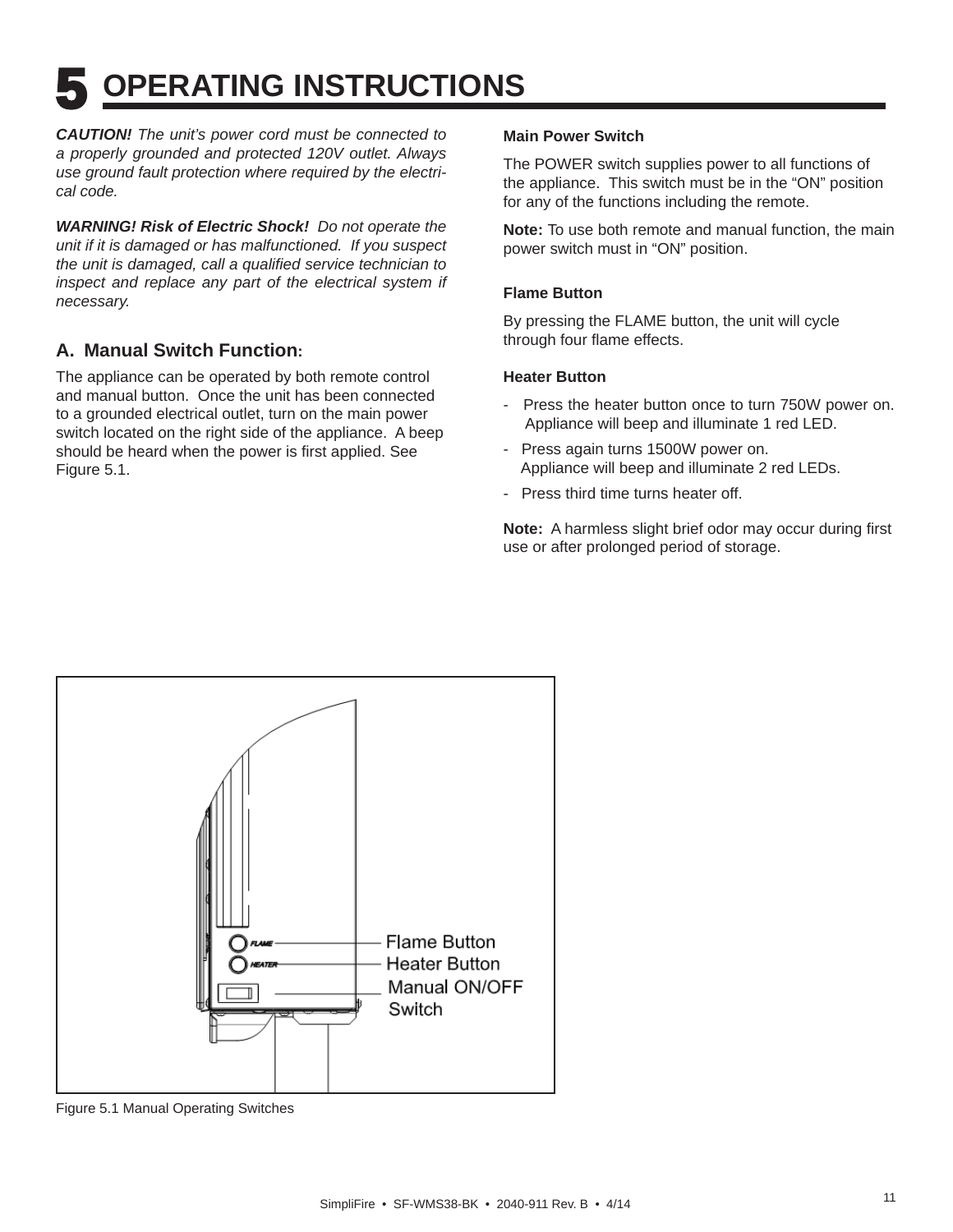## **B. Operating by Remote Control**

- The fireplace Main Power Switch must be in the "ON"position for the remote control to function.
- Make sure batteries are properly installed in Remote Control.
	- Battery requirements 2-AAA battery (included).
- The effective range of the remote is up to 13 ft.
- The remote control must be within the 13 ft. range and also be pointed directly at the face of the appliance. For best results, position the remote control within 45 degrees of the face of the appliance

### **C. Resetting Temperature Cutoff Switch**

The heater is protected with a safety device to prevent overheating. Should the heater overheat, an automatic cutoff will turn the heater OFF. It will not turn ON automatically without being reset. If it overheats for any reason, it can be reset by:

- 1. Turn fireplace to off
- 2. Unplug unit and wait 5 minutes
- 3. Plug in and turn on.

*CAUTION: If appliance overheats repeatedly, discontinue use and call customer / technical support.* 

*CAUTION: If you need to continuously reset the heater, unplug the appliance and call customer / technical support.*

|                    | <b>ICON</b>  | <b>TITLE</b>      | <b>FUNCTION</b>                                                                                                                                                                                                                                                                                             | <b>REMOTE LCD</b><br><b>DISPLAY</b>                                                                               | <b>FIREPLACE RESPONSE</b>                                                                                                               |
|--------------------|--------------|-------------------|-------------------------------------------------------------------------------------------------------------------------------------------------------------------------------------------------------------------------------------------------------------------------------------------------------------|-------------------------------------------------------------------------------------------------------------------|-----------------------------------------------------------------------------------------------------------------------------------------|
|                    |              | <b>POWER</b>      | The POWER button will turn the<br>fireplace on. It will also put the<br>fireplace in a standby mode.<br>This will turn off all functions at<br>once but will hold the settings in<br>memory except Heater function.<br>The unit will turn on at the same<br>settings by pressing the power<br>button again. | <b>LCD</b> illuminates and<br>displays flame status<br>Icon and temperature<br>set point.                         | Fireplace emits single audible beep<br>to confirm command to transition to<br>ON or STANDBY state                                       |
| Simpli <b>Fire</b> |              | <b>FLAME</b>      | By pressing the FLAME button,<br>the unit will cycle through four<br>flame effects.                                                                                                                                                                                                                         | LCD illuminates and<br>displays flame status<br>icon.                                                             | Fireplace emits single audible beep<br>to confirm command to transition<br>between four FLAME states.                                   |
| ტ                  |              | <b>HEATER</b>     | Press Heater button once 750W<br>heater turns on.<br>Press Heater button twice 1500W<br>turns on,                                                                                                                                                                                                           | <b>LCD illuminates</b><br>and displays heater<br>status icon.                                                     | Fireplace emits signal audible<br>beep to confirm command to<br>transition between HEATER states.<br>Fireplace displays one red LED for |
| ♤<br>SSS           |              |                   | Press Heater button three times,<br>turns off heater.                                                                                                                                                                                                                                                       |                                                                                                                   | 8 seconds to confirm low heater<br>command. Fireplace displays two<br>red LED for 8 seconds to confirm<br>high heater command.          |
| 8<br>Θ             |              | <b>THERMOSTAT</b> | Pressing the Temperature button<br>adjusts the heaters response<br>to the ambient temperature<br>conditions in the room.<br>Temperature adjusts from 16 °C<br>- 28 °C (61 °F - 82 °F). Power<br>button must be on to set °C to °F.<br>Hold for 3 seconds and the LCD                                        | Remote displays<br>the temperature. If<br>in Stand-by mode,<br>temperature displays<br>but cannot be<br>adjusted. | Fireplace emits single audible beep<br>to confirm command to change<br>desired temperature set point.                                   |
| 尕                  |              |                   | display from °C to °F.<br>Pressing the Timer button sets                                                                                                                                                                                                                                                    | Remote will display                                                                                               | Fireplace emits single audible beep                                                                                                     |
|                    |              | <b>TIMER</b>      | the time desired for the fireplace<br>to run. The Timer can be set from<br>.5 hour up to 9 hours in 1 hour<br>increments.                                                                                                                                                                                   | the time setting<br>selected. If in Stand-<br>by mode time will<br>display but cannot be<br>adjusted.             | to confirm command to transition<br>between four FLAME states.                                                                          |
|                    | $\mathbb{Z}$ | <b>LIGHT</b>      | Pressing the Light button<br>changes the glass fascia<br>backlight colors (14 colors<br>available), and turns it on/off.                                                                                                                                                                                    | No indicator.                                                                                                     |                                                                                                                                         |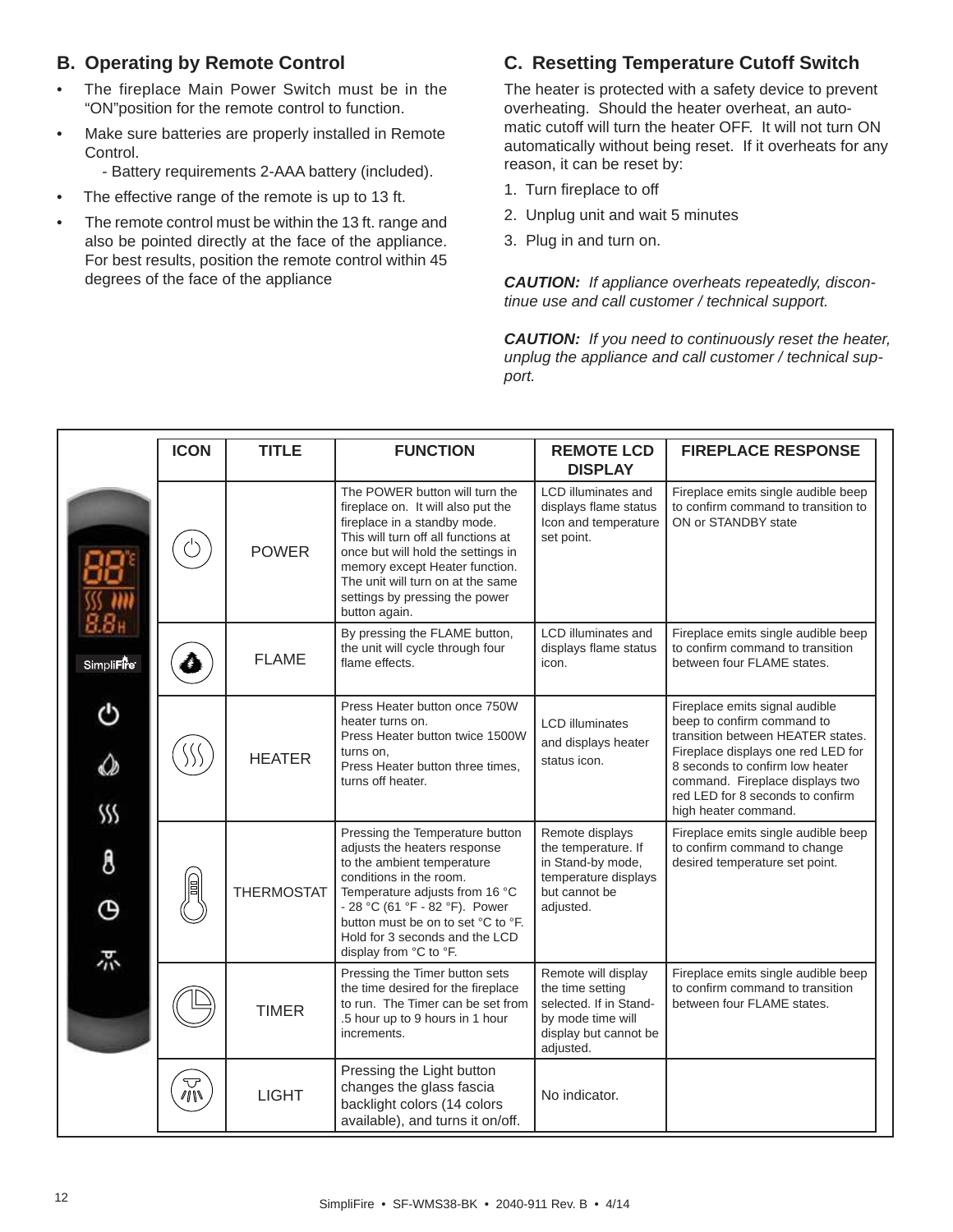## **6 MAINTENANCE**

## **A. Maintenance**

*WARNING! Risk of Shock! Always unplug the cord before moving or servicing. Do not immerse appliance in water.*

- Always turn OFF the appliance and disconnect the cord from the electrical outlet before cleaning your appliance.
- Light accumulated dust may be removed from the appliance exterior with a soft cloth or vacuum cleaner.
- Wipe the exterior surfaces of the appliance occasionally with a microfiber cloth using a solution of mild detergent and water. Dry thoroughly before operating the appliance.

*CAUTION! Do not allow water to run into the interior of the appliance as this could create a fire or electric shock. Always unplug the cord before moving or servicing.* 

- The fan motor is factory lubricated for life and will not require further lubrication.
- Store appliance in a clean dry place when not in use.

*WARNING! Risk of Fire! To reduce risk of fire, do not store or use gasoline or any other fl ammable vapors or liquids in the vicinity of the appliance.* 

*WARNING! Risk of Electrical Shock! Any other servicing needed must be performed by an authorized service representative. Do not attempt to service the unit yourself.*

## **B. Cleaning**

#### **Cleaning Glass**

Dust particles can be removed by buffing lightly with a clean dry cloth. Fingerprints and other marks can be cleaned with a cloth dampened with a quality household glass cleaner. The glass should be completely dried with a lint free cloth or paper towel. Do not use abrasive cleaners on glass surface. Do not spray liquids directly onto any surface.

#### **Metal Surface**

Dust particles can be removed by buffing lightly with a clean dry cloth. A damp cloth can be used to clean painted surfaces. Do not use abrasive cleaners. Do not spray liquids directly on to any surface.

## **C. Servicing**

Except for installation, cleaning and service parts (listed on page 15) described in this manual, an authorized service representative should perform any other servicing.